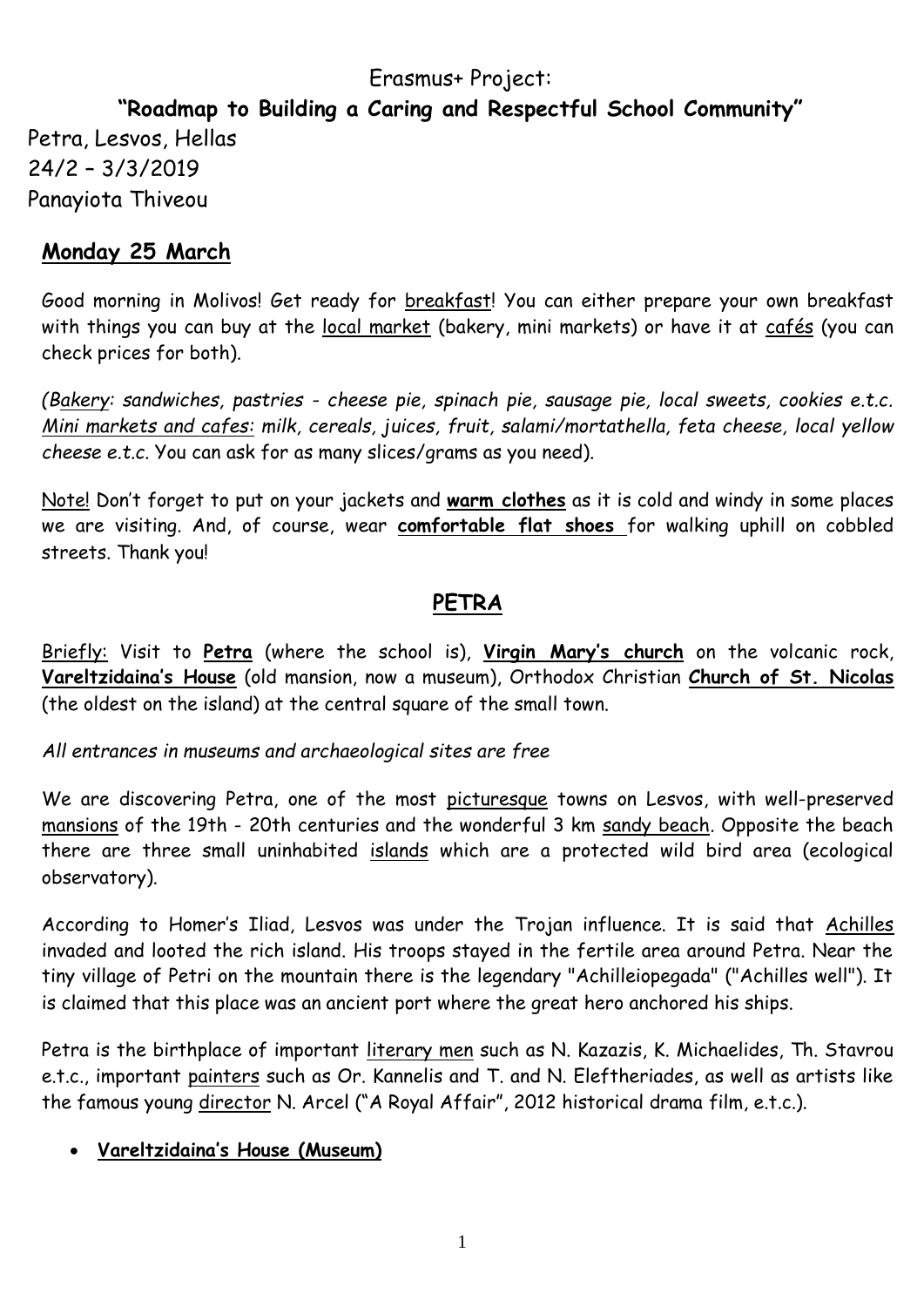We are visiting [Vareltzidaina's House](http://www.tripadvisor.com/Attraction_Review-g635611-d3611568-Reviews-Vareltzidaina_s_House-Petra_Lesbos_Northeast_Aegean_Islands.html) (Museum) near the market street. It is one of the few surviving examples of a traditional mansion on Lesvos. This 18th century house has an architectural form common in Macedonia (North Greece), with a beautiful interior decoration including wall-paintings with scenes of people's life, flowers e.t.c., furniture and richly decorated wooden ceilings.

#### **Church of Agios Nikolaos**

Then we are visiting the atmospheric 16th century Church of Agios Nikolaos (St. Nicholas). This tiny 16th century church has been declared a national monument due to its unique wall-paintings. It is located in a square with neoclassic buildings and huge plane trees.

### **Olive Oil Press**

Right on the seafront, this big stone building used to be an Olive Oil Press. At the entrance you can see two old machines. There are 11,000,000 olive trees on Lesvos! Now tis building is the cultural centre of the town.

#### **The Church of our Lady of the Sweet Kiss (Panayia Glykofilousa)**

A few metres up in the cobbled street, we will see the huge volcanic rock after which the town was named (Petra means "rock" in Greek). On the top of the rock, the early 18th century church of Virgin Mary is built. 114 steps carved into the rock lead up to the beautiful church. From there, the view of the surrounding olive groves, the blue Aegean Sea, the roofs of the houses and the coast of Asia Minor is breathtaking. A great festival for Panayia is held annually on August 15th.

# **Tuesday 26th March**

# **METHYMNA (MOLIVOS)**

Briefly: The Byzantine Castle - The School of Fine Arts - The Public Historic Library of Methymna *"Argyris Eftaliotis"* – the Ottoman Fountains - the Old Public Bath (Museum) – the Basilica Churches (on our way) - the ancient harbour

### *All entrances in museums and archaeological sites are free*

*Some of the above museums and sites open during the tourist season, but we will do our best so that our Erasmus+ group will get access to them! Remember to wear comfortable shoes and warm clothes.*

**Methymna, or Molivos**, as the town was called during the Middle Ages, is a traditional settlement of protected status. Archaeological finds show that this town has been inhabited since the Bronze Age. It was an important city-state in antiquity with glorious history and birthplace of ancient philosophers, musicians (Arion), astronomers, historians, scientists e.t.c. But it is also the birthplace and place of inspiration for great modern writers and poets such as Argyris Eftaliotis, Stratis Myrivilis, Ilias Venezis, painters, e.t.c. It has been the leading town for tourist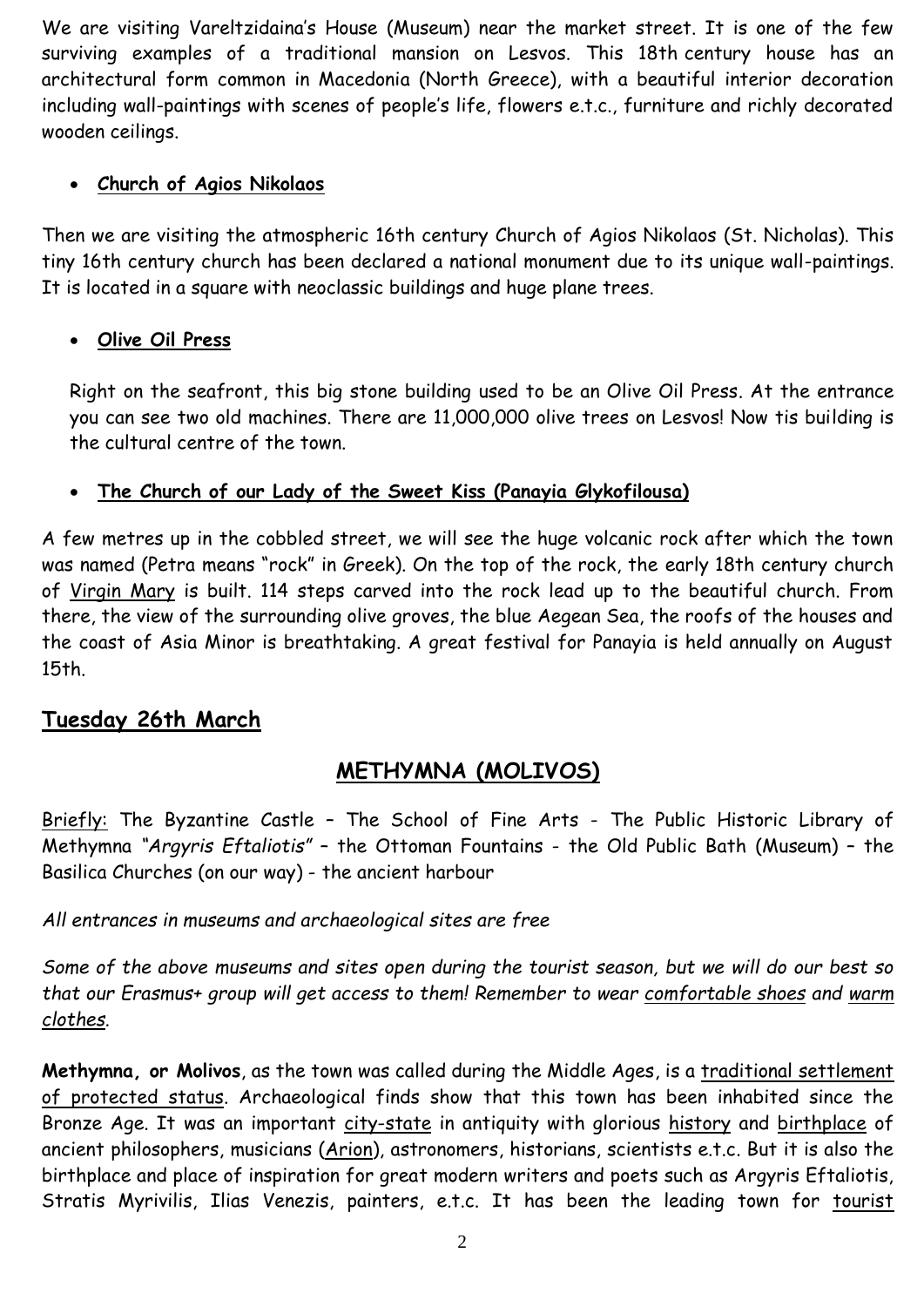organisation on Lesvos since late 50's. Its cosmopolitan style tourism attracts a lot of intellectuals, scientists and artists.

#### **The Byzantine Castle**

It is one of the most impressive and well-preserved castles in Greece built by the Byzantines and renovated by the Gattelusis from Genoa. The Gattelusis came peacefully to the island when the Byzantine Emperor Ioannis Palaiologos gave Lesvos as a dowry to her sister Maria Palaiologina, wife of Francesco Gattelusi.

The castle was built on the archaic walls of the ancient city. Handsome Achilles during the Trojan war conquered the castle. He came from Troy which is right across the narrow straits between Molyvos and Turkey (8 miles away), the very same coast where refugees and immigrants start their journey today!

The view from the castle is spectacular and the sunset unique. A lot of cultural events (festivals of classical music and guitar, dances, concerts e.t.c.) are being held in the castle in the summer.

#### **The School of Fine Arts**

We are visiting the Annex of the Polytechnic School of Athens in Methymna (former Komninakis Krallis' mansion). It is a two-storey impressive mansion, typical example of the local architecture of the 19th century with elaborate frescoes on the walls and ceilings that date back to 1833. It represents the social and economic life of the wealthy and notable people of Molivos. Students and professors from Schools of Art from Greece and abroad can stay here free and work throughout the year.

#### **The Public Historic Library of Methymna "Argyris Eftaliotis"**

We are walking down the market street, which has been voted on the Net as one of the world's most magical streets shaded by flowers and trees (the wisteria is in bloom in early April), to visit The Public Historic Library of Methymna "Argyris Eftaliotis". The Library was established in 1859 - during the Ottoman Occupation - in order to educate, awake spiritually and strengthen the Methymnians to fight for their freedom and national independence .Today, its collection includes about 14,000 items. About 1,000 of them are old and rare books which date back to 1670 and they are printed in renowned printing-houses of Europe and the Orient.

The Library also hosts an old collection of archives, newspapers, magazines and documents which record the historical, political, economic and social conditions, not only of Methymna and Hellas, but of Europe as well. It is the tenth Historical Library in Greece, due to its long life and valuable collection.

#### **Activities at the Historic Library**

 **Presentation of the Historic Library** (Power Point**), Panayiota Thiveou,** Former President of the Board of the Library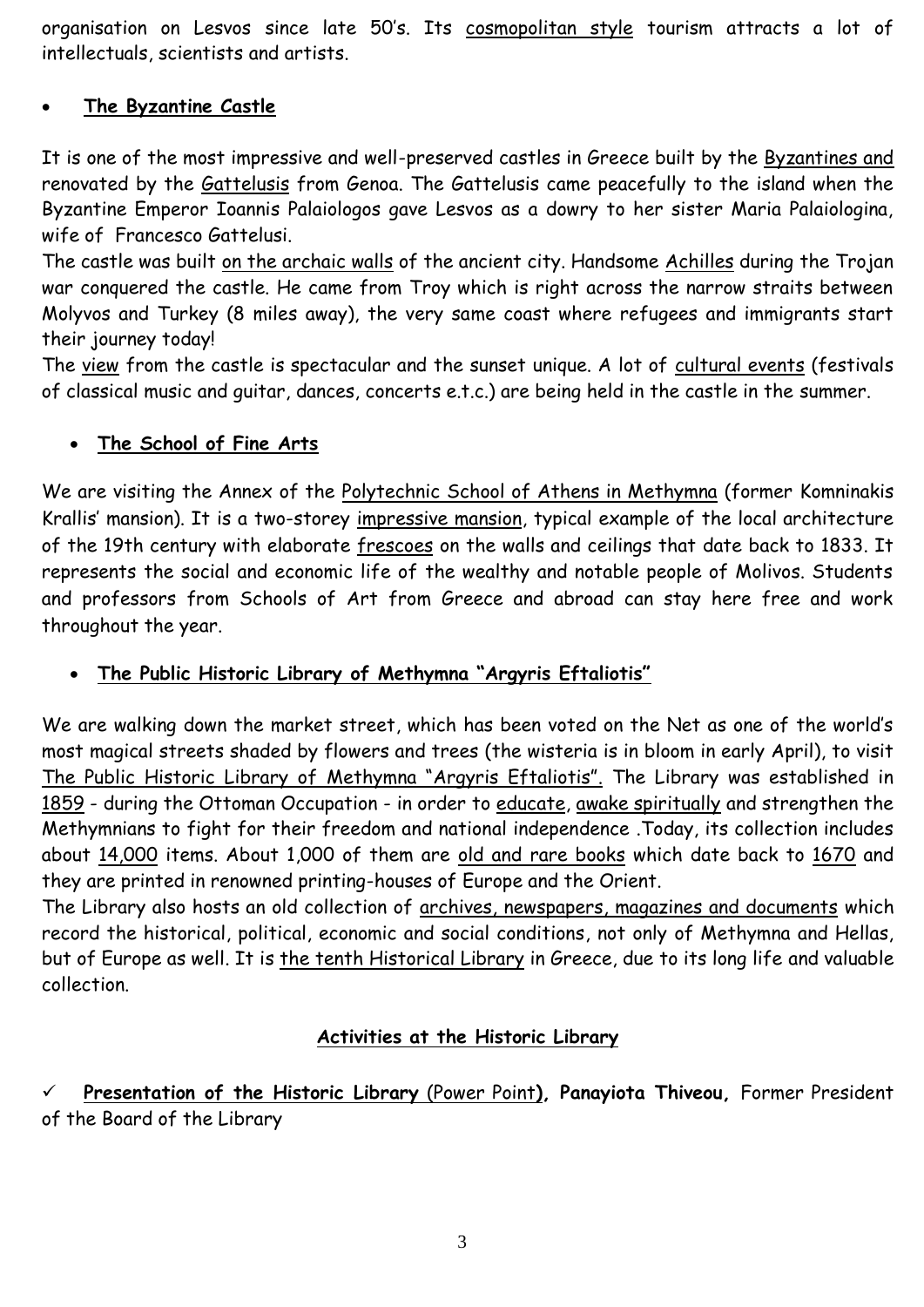**Student workshop: Surfing the Library's digitised archives** (http://dspace.cplm.gr)**, Maria Gregora -** Director of the Library.

### **The view from the Library's windows – A "view" into the history and literary tradition of North Lesvos**

From the windows of the upper floor of the Library enjoy the view of the sparkling blue bay and the ancient city-states on the opposite coast - birthplaces of great women and men of the ancient world whose spirit influenced the modern civilisation of the western world:

 **Arion from Methymna** (7th century B.C.), first musician (guitar) in the world, he perfected the dithyramb (ancient Greek tragedy).

 **Terpander from Antissa** (approx. 710 B.C.), creator of choral poetry and great musician. He invented the Lesbian System of Music (notes) and perfected the kithara (guitar/harp) by making it a seven-stringed instrument, as until that time it had only four strings.

 **Sappho from Eressos** (approx. 630 – 570 B.C.), first lyric poetess in the world, founder of a school for girls from Lesvos and the opposite coast of Minor Asia, who were taught music, poetry and etiquette (good manners).

 **Theophrastus from Eressos** (approx. 373 – 287 B.C.), student of Aristotle, father of botany, ecology and mineralogy

### **The Cultural and Conference Centre of Methymna**

We are visiting The Cultural and Conference Centre of Methymna, next to the Library. This impressive building used to be the Great Mosque during the Ottoman Period (1462-1912).

#### **The Ottoman fountains**

You can see a lot of these stone or marble fountains of the Ottoman period scattered around the town. They were built, probably, for religious reasons as well as to provide drinking water. Some of them are particularly beautiful with carvings of birds, trees and flowers as well as inscriptions in Arabic.

#### **The Old Baths (Museum)**

The Old Baths building is another architectural monument of the last century (Ottoman period). In the museum visitors can see how they functioned (supply of hot water). Since the seventies the people of Molivos used them to have a bath.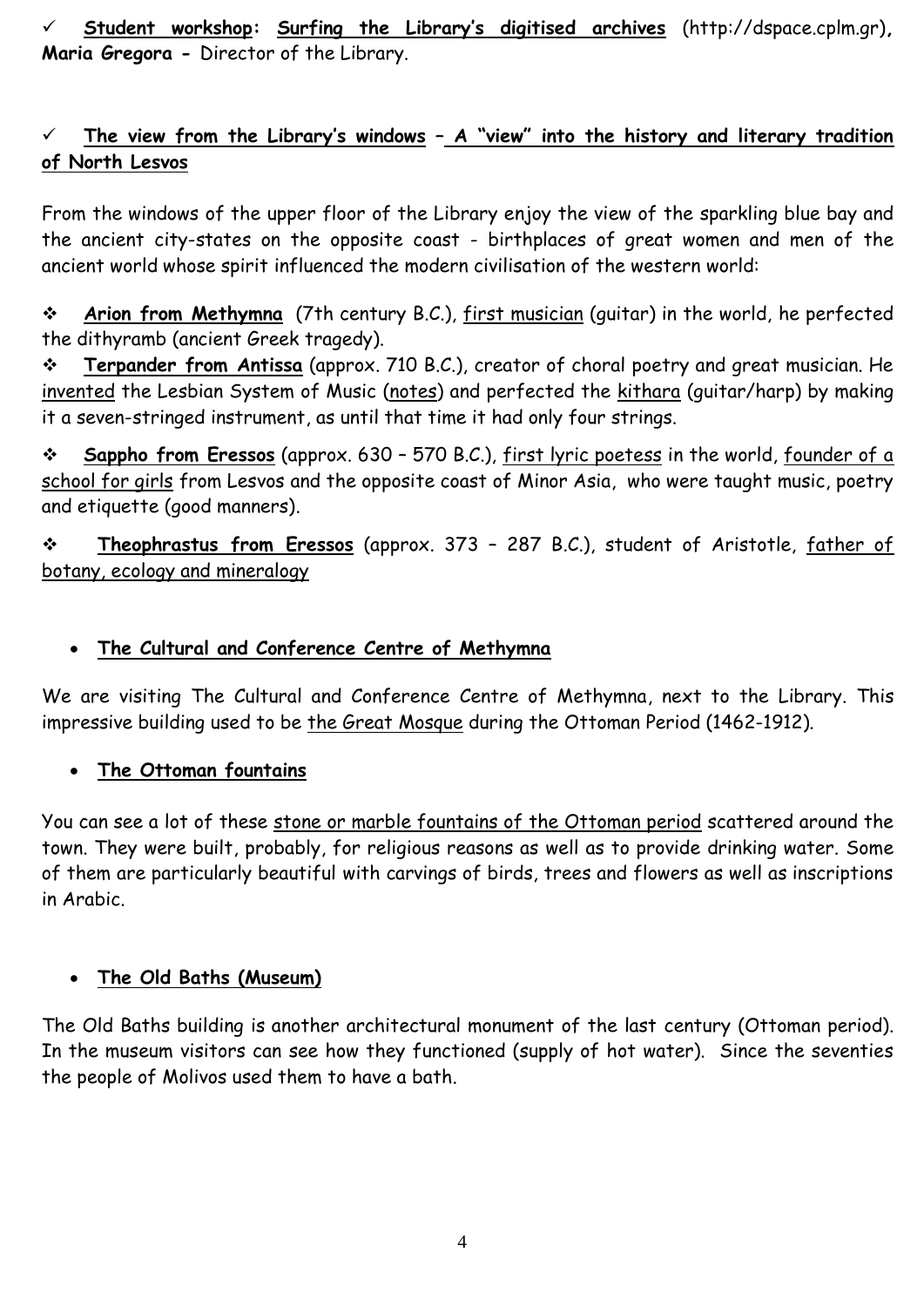**People's occupation:** Both in Molivos and Petra people cultivate their olive fields, vegetable gardens and raise animals. There are some fishermen, too. In the summer a lot of locals are occupied with tourism. There are also self employed people and public servants.

### Activities at The School of Fine Arts

- $\checkmark$  Students listen to the stories depicted on the frescoes
- $\checkmark$  Photograph taking (no flash)
- $\checkmark$  Drawing/Painting (Students can copy parts of the frescoes, if there is time)
- $\checkmark$  Enjoy the beautiful view of Molivos' harbour from the windows

### **The Municipal Art Gallery of Methymna**

It is housed in a beautiful traditional two-storey building made of stone and wood. Its entrance is made of black and white sea pebbles which depict a vase with flowers. The gallery was set up in 1981. Some of the most famous artists in Greece – some of them had worked in Methymna at the end of 1950's during the period of the touristic and cultural development of the town - donated their paintings and sculptures. Today, the impressive collection of the gallery also includes works of modern artists, installations, constructions and conceptual projects.

*Note: It normally opens later in the tourist season*

# **Activities at The Municipal Art Gallery**

### Students can see:

 $\checkmark$  Old and modern Greek Art (painting and sculpture)

 $\checkmark$  The ancient marble pillar with the carved harpoon at the gallery's entrance, part of the door of an ancient temple in Methymna dedicated to Poseidon - the god of the sea.

 $\checkmark$  In the yard of the gallery, the bronze bust of the local writer Argyris Eftaliotis - a great patriot and fervent supporter of Demotic (Vernacular) Greek who spent most of his life in England and France.

- $\checkmark$  Photograph taking (no flash)
- $\checkmark$  Enjoying the view of the bay and the clear blue Aegean Sea

### **The harbour**

It is the ancient harbour where the war ships of Methymna anchored. Today, it is a picturesque fishing harbour with a lot of taverns and cafés just next to the fishing boats, with a great view of Molivos on the hill - an ideal place to relax and enjoy yourself!

**Wednesday 20th March** (the day may change due to the weather)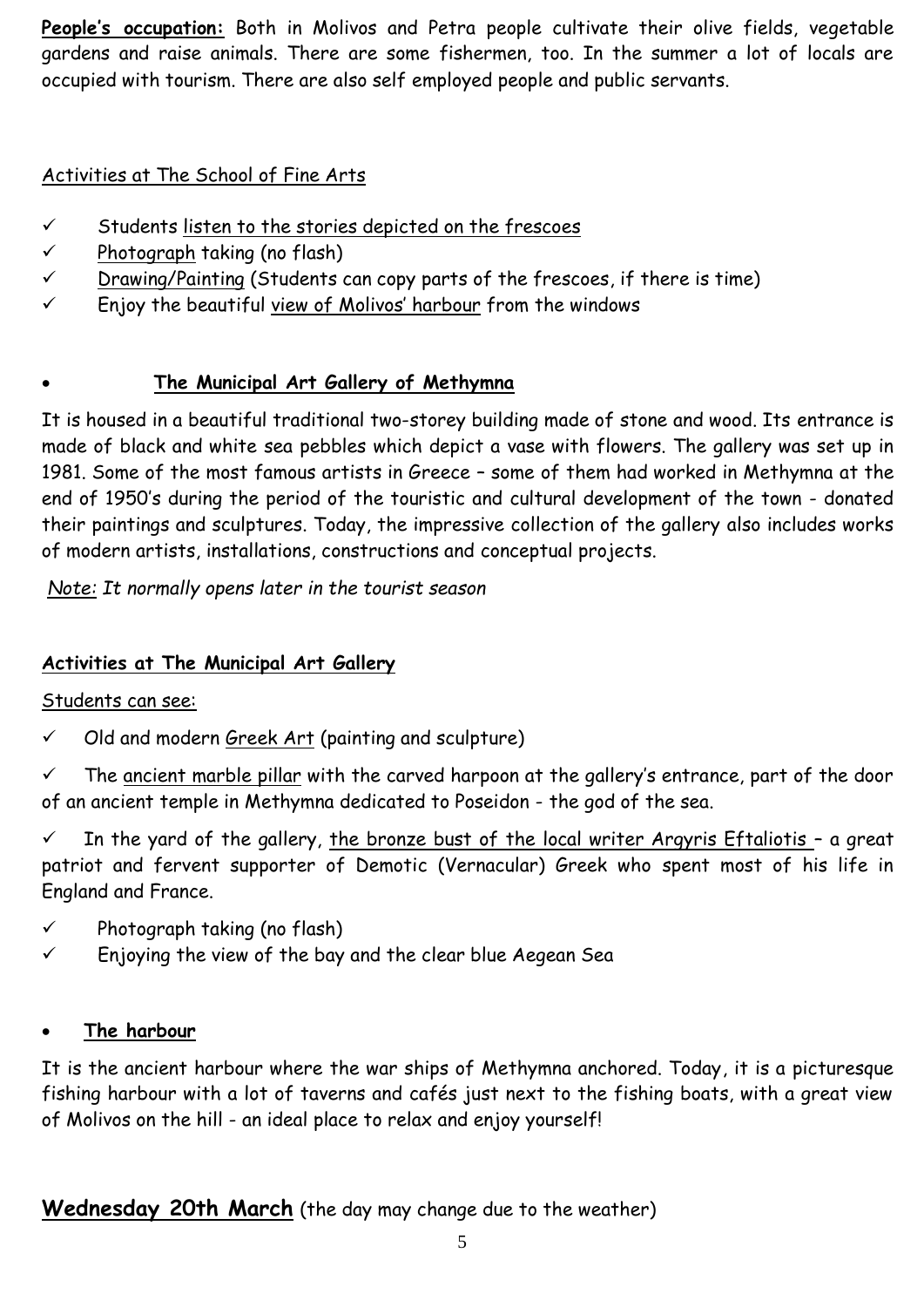# **KALLONI, MYTILENE and PANAGIOUTHA**

Briefly: Sanctuary of Messa – Bay of Kalloni - Bay of Gera

After driving for about 20 km (25 minutes) through a pine forest and hills, we are reaching the town of Kalloni and the ancient city-state of Arisvi. After 1,5 km, we are driving along Aristotle's lagoon to admire migrant birds which have travelled all the way from Africa heading to Russia. The Bay of Kalloni is one of Greece's unique wetlands containing more than 130 species of birds, such as flamingos, herons, ducks e.t.c..

About 10 minutes later, we are arriving at one of the most beautiful archaeological sites on Lesvos: The Sanctuary of Messa. The Temple of Messa was built in the 4th Century BC and dedicated to the Gods Zeus, Dionysus and Hera. Later, in early Christian times a Byzantine church was built within the temple and the remnants can still be seen.

Women on ancient Lesvos, in contrast to those in Athens, enjoyed freedom, got educated (Sappho's school), spoke freely in public, participated in politics (e.g. poetess Sappho) e.t.c. In 700 B.C. at The Sanctuary of Messa Female Beauty Contests were activated with enthusiasm, choreographed by Sappho's school*.*

# **Thursday 18th May**

**Workshops** at school **Lunch** at school

**Library of Junior High School of Petra, "Is Greek** *'Greek to you'***? Find out you are bilingual!"**  Lecture by Panagiota Thivaiou, linguist, teacher of English and Greek

Transportation to the hotel

# **Friday 1st March**

**Dancing lessons** in Petra by P.E. teacher Yiannis Papoutsanis

Completion of **workshops** and **presentations Certificates** and **closing meeting** Transportation to the hotel **Farewell dinner** – **Carnival party**

# **Saturday 2nd March**

Departure of the partners

Have a nice and safe trip back home and see you again!